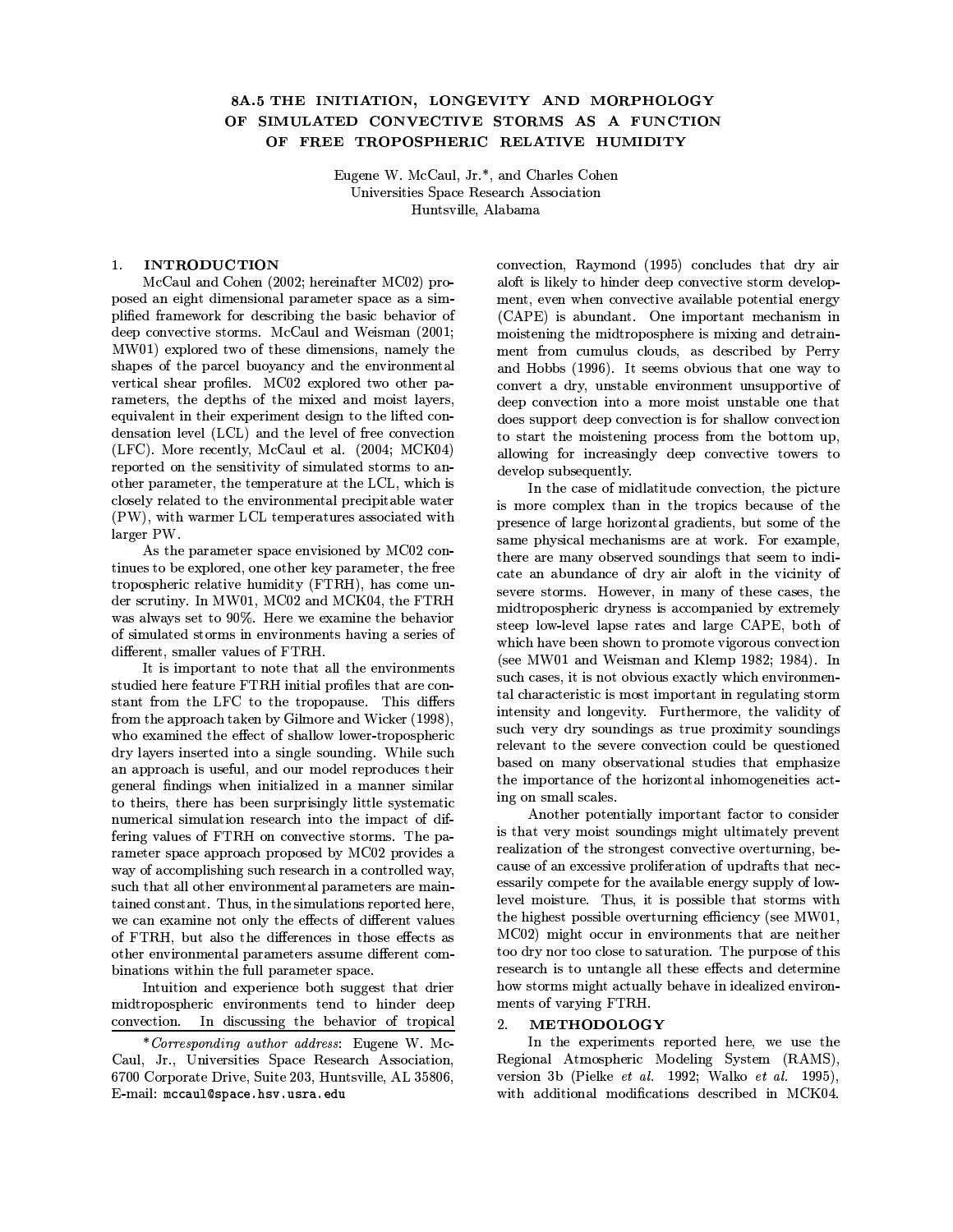$\mathbf{1}$  and  $\mathbf{2}$  and  $\mathbf{3}$  and  $\mathbf{4}$  and  $\mathbf{5}$  and  $\mathbf{6}$  and  $\mathbf{7}$  and  $\mathbf{8}$  and  $\mathbf{9}$  and  $\mathbf{10}$  and  $\mathbf{11}$  and  $\mathbf{12}$  and  $\mathbf{13}$  and  $\mathbf{14}$  and  $\mathbf{15}$  and  $\mathbf{16}$  and  $\mathbf{1$  $\blacksquare$  $\sim$  9Y  $\sim$  9Y  $\sim$  9Y  $\sim$  9Y  $\sim$  9Y  $\sim$  9Y  $\sim$  9Y  $\sim$  9Y  $\sim$  9Y  $\sim$  9Y  $\sim$  9Y  $\sim$  9Y  $\sim$  9Y  $\sim$  9Y  $\sim$  9Y  $\sim$  9Y  $\sim$  9Y  $\sim$  9Y  $\sim$  9Y  $\sim$  9Y  $\sim$  9Y  $\sim$  9Y  $\sim$  9Y  $\sim$  9Y  $\sim$  9Y  $\sim$  9Y  $\sim$  9Y  $\sim$   $\blacksquare$ `WD:K/bZ\_k]EF.H>D:KNO@C\aDbZY-D\a\_[p4@-PNMbZ\_[]nFC\ UZD:e-UZD:\aDFmb+NeT]EUabZ\_[]nF  $\blacksquare$ experiment nomenclature consisting of eight pairs of NEP[e-YJNEoTD/bZ\_kKNEFCX§Fm@CpD/UZ\_kK)K6YJNMU6NEKbZDUZ\_[\YCNE\oTD:DF¥XfD:`m\_k\aD:XQ NE\¼X-]jK:@-pD:FjbZDX©\_[F IL>#vEfH C]OU1NªK:]Epe-UZD: The contract of the contract of the contract of the contract of the contract of the contract of the contract of  $\mathcal{A}$  and  $\mathcal{A}$  and  $\mathcal{A}$  and  $\mathcal{A}$  and  $\mathcal{A}$  and  $\mathcal{A}$  and  $\mathcal{A}$  and  $\mathcal{A}$  and  $\mathcal{A}$  and  $\mathcal{A}$  and  $\mathcal{A}$  and  $\mathcal{A}$  and  $\mathcal{A}$  and  $\mathcal{A}$  and  $\mathcal{A}$  and  $\mathcal{A}$  and  $\mathcal{A}$  and DNOK/YDfeTDUZ\_[pD:Fjb \#FJNOpDnQbZYCDUZDNEX-DU \_[\ UZDx}DUaUZDXbZ]]n@fU  $\blacksquare$ o-UZ\_[DxQbZYCD§FC]EpD:FCKPNMbZ@-UZD \D:\_[BnYjbeCNOU6NEpD/bZDU\_kX-DFmbZ\_c|CDUZ\ NOUPLIES AND INTERNATIONAL CONTRACT OF A RESERVE AND INTERNATIONAL CONTRACT OF A RESERVE AND INTERNATIONAL CONTRACT OF A RESERVE AND INTERNATIONAL CONTRACT OF A RESERVE AND INTERNATIONAL CONTRACT OF A RESERVE AND INTERNATI x]OU U6NEX-\_[@C\#]Ox9NK:@-UZ`nDXY-]mX-]EBEU6NEe-Ys
)\_[peCP[\_[D:\#NU6NnXf\_k@-\  $\alpha$  and  $\alpha$  and  $\alpha$  and  $\alpha$  $\mathcal{P}$ e-UZ]O|JP[DK:]npefUZD:\a\a\_[]nF¨sRoTD:YJN`WD\!P[\_[WD#y/Q5x]EU<p]mX-D:PPkD`WD:P FCD:NOUZD:\bbZY-DLAQhx}]EU#p]mX-DPPkD`WD:PFCD:NOUZD:\bbZY-DL!Qr² e-Amb e-uzbcane-uzdkondight-bane-uzbcane-uzbcane-uzbcane-uzbcane-uzbcane-uzbcane-uzbcane-uzbcane-uzbcane-uzbcane-uzb experiments, we study how convection behaves as  $h$ K6YJNEF-BnD:\:Q!NOPkP!\aD:`WD:F¥]EbZYCD/UeCNOU6NEpD/bZDUZ\)YCD:PkX|--D:XQx}]EUN  $\Sigma$  and  $\Sigma$  and  $\Sigma$  and  $\Sigma$ e-UZD`f\_[]E@C\aPcUZD:eT]EUabZD:XUZD:\a@-PcbZ\:Q5~DDpeCP[]jDXNEF1º¨`ENEP[@and the color contracts of the color of the color of the color of the color of the color of the color of the color of the color of the color of the color of the color of the color of the color of the color of the color of ° । । । चलकरूट । ∂⊙⊙⊜ ≡⊙/ल । ⊞UII  $k\to N$ -Hy-reference  $\mu$  and  $\mu$  and  $\mu$  and  $\mu$  $\Sigma$  and  $\Sigma$  and  $\Sigma$  and  $\Sigma$  and  $\Sigma$ 

i!P[P<\a\_[p @CPkNObZ\_[]nF-\NMUZDK:]nFCX-@CK/bZDX¥]nFN ¿Â ¿Â{mp arthur by the contract of the contract of the contract of the contract of the contract of the contract of the c vertical mesh is stretched, with low-level resolution of awa ilma ilma haawa ilma haar a kirko balan alah amalah kalendar dina di mp X-D:D:e\aeT]EFCBEDPkN:jDU \_[\4eCPkNOK:DX¨NEoT]M`WDtEvmp NEPcbZ\_cbZ@JXfD  $\blacksquare$  $\blacksquare$  $\blacksquare$  and  $\blacksquare$ YJNOFJXfPkD:X)@-\a\_[FCBNEF+\_[\a]EbaUZ]ne-\_[KnQmbZY-UZD:DzXf\_kpDFC\a\_[]nFCNEPTXfDx]OUZp)NOz  $\overline{\phantom{X}}$  , and  $\overline{\phantom{X}}$  , and  $\overline{\phantom{X}}$  , and  $\overline{\phantom{X}}$  , and  $\overline{\phantom{X}}$  , and  $\overline{\phantom{X}}$  , and  $\overline{\phantom{X}}$ min for postanalysis.

L>]nFm`WD:K/bZ\_k]EF\_[\\*\_[FC\_cbZ\_kNObZDX@-\a\_[FCBK:\_cUZK:@-PkNOUZPc\fppDbaUZ\_[K oco-Photo and the co-Photo and the co-Photo and the co-Photo and the co-Photo and the co-Photo and the co-Photo and the co-Photo and the co-Photo and the co-Photo and the co-Photo and the co-Photo and the co-Photo and the bZ@JXfD:\h]ExAbZYCDoC@-oCoCP[D:\9\_[FbZYCD Li<?tEvnvEvS)mB - \a\_[p4@fz t is the same of the same of the same of the same of the same of the same of the same of the same of the same o cases, and  $2.0K$  for the cooler (PW=3 cm) cases, which  $B_n$  and the contraction of the contraction of the contraction of the contraction of the contraction of the contraction of the contraction of the contraction of the contraction of the contraction of the contraction of the eTDUA bZDFmbZD:peTD/U6NObZ@-ZoCNObZ@-ZOCNObZ@-ZOCNObZ@-ZOCNObZ@-ZOCNObZ@-ZOCNObZ@-ZOCNOBZ@-ZOCNOBZ@-ZOCNOBZ@-ZOCNO  $\Pi$  . The co-dimensional distribution of the co-dimensional distribution of the co-dimensional distribution of the co-NEper Partners and the property of the partners of the partners of the partners of the partners of the partners of the partners of the partners of the partners of the partners of the partners of the partners of the partner storms as FTRH decreases.

 $\mathcal{L}$  $\rho$  and the contraction of the contraction of the contraction of the contraction of the contraction of the contraction of the contraction of the contraction of the contraction of the contraction of the contraction of the ~D/UZDY-D:PkX¥K:]EFC\b6NEFjb+\_[FbZYCDxUZD:DbaUZ]neT]E\aeCYCD/UZD~9Y-D:F¥bZY-<sup>D</sup> ghl¼~\*NO\!K6YJNOFCBnD:XH>Yf@-\:QJ]E@-U!XfUa+\a]n@-FJXf\_kF-Bn\s\_[B-<sup>H</sup> <sup>q</sup> <sup>y</sup>  $\overline{\phantom{A}}$  and  $\overline{\phantom{A}}$  . The contraction of  $\overline{\phantom{A}}$ NEOTHER RESERVED AND LOT OF A RESERVED ASSOCIATE AND LOT OF A RESERVED OF A RESERVED OF A RESERVED OF A RESERVED OF A RESERVED OF A RESERVED OF A RESERVED OF A RESERVED OF A RESERVED OF A RESERVED OF A RESERVED OF A RESERV nvn×g!l¼\a]n@CFCX-\_[FCBfH

## $3.$  RESULTS AND DISCUSSION  $\;$

words are the contract of the contract of the contract of the contract of the contract of the contract of the contract of the contract of the contract of the contract of the contract of the contract of the contract of the  $\blacksquare$  . The contract of the contract of the contract of the contract of the contract of the contract of the contract of the contract of the contract of the contract of the contract of the contract of the contract of the F-D:BnP[\_[Bn\_[oCP[D§NEK/bZ\_k`m\_cb NMx}bZDU{t§Y ]Ex\a\_[p @CPkNObZDXbZ\_[pD~9YCDF ghl XmUZ]neC\oTDPk]~ <sup>¾</sup> vn+Q\*\_cx5bZY-DX-DxNE@-P[b~NOUZpÔo-@CoCo-P[D  $N$  . The contract  $N$  is the contract of  $N$  is the contract of  $N$  is the contract of  $N$  is the contract of  $N$  $\mathcal{M}$  and  $\mathcal{M}$  and  $\mathcal{M}$  and  $\mathcal{M}$  and  $\mathcal{M}$  and  $\mathcal{M}$  and  $\mathcal{M}$ ~>DheTD/Uax]EUZpD:XNnX-X-\_cbZ\_[]nFJNOPC\a\_[p4@-PkNObZ\_[]nF-\~9\_cbZY\b6NMUabZ\_kF-BoC@-o-<sup>z</sup> the and a show the color that the color that the color of the color of the color of the color of the color of the color of the color of the color of the color of the color of the color of the color of the color of the colo xNE@CPcbH2YCD5~NOUZpD:\bho-@CoCo-P[D:\\*@C\aDX)~DUZD5bZYm@-\\*]nFCPc+-<sup>H</sup> <sup>v</sup> <sup>L</sup> \_[F)NEpe-P[\_[bZ@CX-DnQE~9YC\_[K6Y\_[\2~9\_cbZYC\_[FbZYCD\*P[\_[p\_cbZ\2]OxT~9YJNMb\_[\2K]npz  $\blacksquare$  $\blacksquare$  $\sim$  0.99  $\sim$  0.99  $\sim$  1.000  $\sim$  1.000  $\sim$  1.000  $\sim$  1.000  $\sim$  1.000  $\sim$  1.000  $\sim$  1.000  $\sim$  1.000  $\sim$  1.000  $\sim$  1.000  $\sim$  1.000  $\sim$  1.000  $\sim$  1.000  $\sim$  1.000  $\sim$  1.000  $\sim$  1.000  $\sim$  1.000  $\sim$  1.000  $\sim$ 

 $\ddot{\phantom{a}}$  90%. The default h9 simulation is shown at the upper  $\begin{bmatrix} \text{number left panel} \\ \text{both left-moving and right-moving} \end{bmatrix}$ of  $h\gamma$  (lower right panel) the left-mover is still substanwas and the second of the second of the second of the second of the second of the second of the second of the s  $\blacksquare$  $\Sigma$  and the components of the components of the components of the components of the components of the components of the components of the components of the components of the components of the components of the components  $\dot{\rm{driest}}$  environmental FTRH values still tend to suppress  $\blacksquare$  $\mathcal{A}$  and  $\mathcal{A}$  and  $\mathcal{A}$  and  $\mathcal{A}$  and  $\mathcal{A}$ we have a find the set of the set of the set of the set of the set of the set of the set of the set of the set Nx}@CF-KbZ\_[]nF]Ox9`nNMUa-\_[F-Bg!l½sR\_RH DEHkQ>º&OQ2º+\*MQº,)NEFCXºy/Q  $-9.6\pm0.00$ x}]EU#DNOK/Y <sup>q</sup> vWUZDX-@-KbZ\_[]nF\_kFghl¦oTD:P[]~ÑbZYCD4X-DxNE@-P[b#]Ox  $\mathcal{L}$  , and the contract of the contract of the contract of the contract of the contract of the contract of the contract of the contract of the contract of the contract of the contract of the contract of the contract o  $\alpha$  and  $\alpha$  and  $\alpha$  and  $\alpha$  $\Box$  $\mathcal{L}$  and  $\mathcal{L}$  and  $\mathcal{L}$  are the bazych binary contributions of  $\mathcal{L}$  . The bazycal binary contribution of  $\mathcal{L}$ bZ\_kNEPRQ<oC@-b+bZYCDUZ\_[BnYjbazup]M`WDU+YJNO\@C\bXf\_[\a\a\_keCNObZDXrHªibº-&  $\mathcal{P}$  $\blacksquare$ 

> $\bullet$  and  $\bullet$  and  $\bullet$  and  $\bullet$  and  $\bullet$  and  $\bullet$  and  $\bullet$  and  $\bullet$  and  $\bullet$  and  $\bullet$  and  $\bullet$  and  $\bullet$  and  $\bullet$  and  $\bullet$  and  $\bullet$  and  $\bullet$  and  $\bullet$  and  $\bullet$  and  $\bullet$  and  $\bullet$  and  $\bullet$  and  $\bullet$  and  $\bullet$  and  $\bullet$  and  $\bullet$  p]M`WDU)\_[F¥bZY-Dº,KNE\aDK:]EpeJNMUZD:\+~9\_cbZY¥bZY-DUZ\_[BnYjbazup]O`nDU  $\blacksquare$  $\Pi$  , and  $\Pi$  , and  $\Pi$  , and  $\Pi$  , and  $\Pi$  , and  $\Pi$  $\Box$ x}]EUhbZYCD º,#KNO\aD Xf]jD:\h\_kFCX-D:D:XUZ\_[`nNOP.bZYJNMbh]ExbZYCD#XfDxRNO@CPcbº  $\blacksquare$ K:DDX-\>bZYCNOb\*]OxºOQCNOPcbZYC]n@-BnY)bZYCD!PNMbabZDU9p)NE\_[Fjb6NE\_[F-\N PkNMUZBnDU N`WDU6NOBnDeTDNO@-erXfU6NMx}bH\_[B-H>ÁNEP[\a]\aY-]M~9\\*bZYCNOb!.!01 24x}]EU bZY-D XmUZ\_[DU#º-\*NOFJXº-&5KNO\aD:\5\_[\hp4@CK6Y\ap)NOP[PkD/UQT~9\_[bZYbZY-D4º-&  $\mathcal{M}^{\mathcal{B}}$  , and the set of the set of the set of the set of the set of the set of the set of the set of the set of the set of the set of the set of the set of the set of the set of the set of the set of the set of t º+\*>KNO\aD9PNO\bZ\_[FCBNEoT]E@-b2Ánv5p\_[F4P[]EFCBnD/UH>\_[BfH5UZD:`WDNOP[\bZYCNOb  $\blacksquare$ econe extensive and the control of the control of the control of the control of the control of the control of the control of the control of the control of the control of the control of the control of the control of the con

YCD)XfD:P[DbZDUZ\_[]n@-\ D/rD:KbZ\]Ex\*UZDXf@CK:DXg!lD:`m\_XfD:Fjb  $\blacksquare$  $\blacksquare$  $\mathcal{F}_-$  is the NFT  $\mathcal{F}_$ convection at  $t = 120$  min for either the h6 or h7 cases, NOFJXbZYCDº,<KNO\aD5K:]EFC\a\_[\bZ\\*]Ex.]nF-P[+N~D:NEWD:F-DXP[Dx}bazup]M`WDUH ghD:\a@CPcbZ\\*x}UZ]Ep¬bZY-DP[]M~\*zLQTY-\_kBEY-zL\a\_kp @CPkNObZ\_[]EFC\sNEP[\a]  $\blacksquare$  $\Sigma$  and  $\Sigma$  and  $\Sigma$  and  $\Sigma$  and  $\Sigma$  and  $\Sigma$  . In the set of  $\Sigma$  $\blacksquare$ bZY-D5P[Dx}bazup]M`WDUZ\:H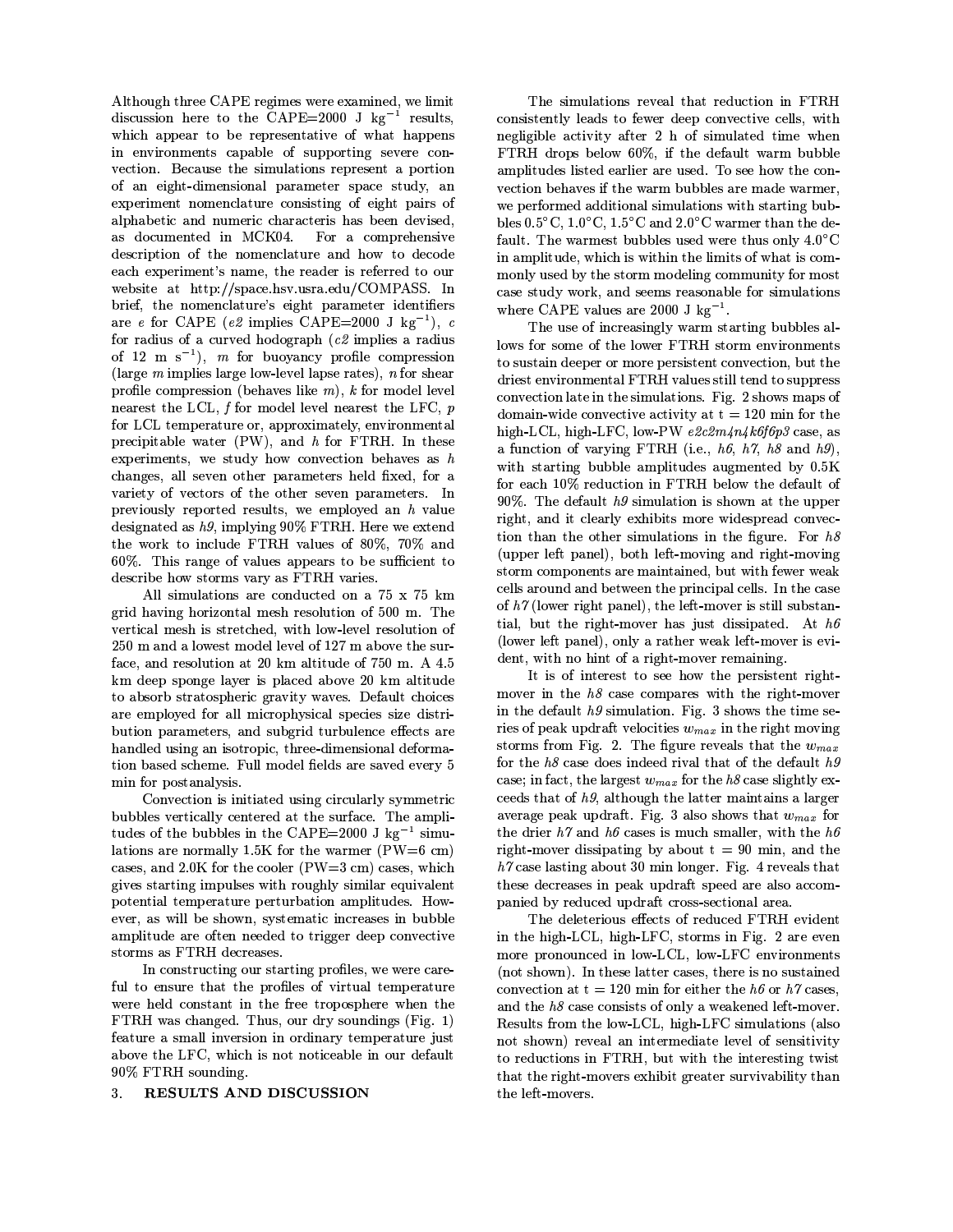The mechanism for diminished storm survival when FTRH is reduced is clearly entrainment of dry air by the growing storm towers (see Stommel 1947; Squires 1958). The effect of the dry air is to promote excessive amounts of evaporative cooling, and attendant reduction of updraft buoyancy, in the early stages of updraft growth. Time series of surface cold pool temperature under the storms (not shown) clearly reveal premature development of the cold pool. Ironically, the cold pool temperatures later in the simulations are not particularly cold, primarily because the premature cold pool development has such a strong suppressive effect on the early phase of the convective cell's life cycle. The impact of the reduced FTRH is much stronger for low-LCL, low-LFC storms because of their tendency to have narrower updrafts that are more susceptible to environmental dilution (see MC02), while the high LFC storms are slower to succumb to the effects of mixing with the dry air.

#### SUMMARY AND OUTLOOK  $\overline{4}$ .

From these simulations, it appears that FTRH values of 70% and lower have a well-defined negative impact on convective cell vigor and survivability. This is consistent with the findings of many observational studies of convection, which generally show that in dry environments, storms must bubble for some time within a mesoscale zone of low-level convergence and ascent, thus preconditioning the atmosphere, before persistent deep convection can develop and survive. It also suggests that soundings featuring deep layers of low humidity aloft, even east of fronts and drylines, are likely not truly representative of the conditions near storms if those storms show survivability of more than 2 h. On the other hand, environments having sufficient CAPE. such as those discussed here, evidently have no difficulty producing brief, strong pulse-type convective storms when FTRH is reduced.

Future work should explore these FTRH-related sensitivities in more detail. In particular, because mixing processes are so strongly implicated in these findings, we recommend additional sensitivity studies involving the model microphysics and turbulence parameterizations. This should include use of finer model meshes for improved representation of small-scale mixing processes.

## **REFERENCES**

- Gilmore, M. S., and L. J. Wicker, 1998: The influence of midtropospheric dryness on supercell morphology and evolution. Mon. Wea. Rev., 126, 943-958.
- McCaul, E. W., Jr., and C. Cohen, 2002: The impact on simulated storm structure and intensity of variations in the mixed layer and moist layer depths. Mon. Wea. Rev., 130, 1722-1748.
- -, and C. Kirkpatrick, 2004: The sensitivity of simulated storm structure and intensity to the temperature at the lifted condensation level. submitted to Mon. Wea. Rev.
- McCaul, E. W., Jr., and M. L. Weisman, 2001: The sensitivity of simulated supercell structure and intensity to variations in the shapes of environmental buoyancy and shear profiles. Mon. Wea. Rev., 129, 664-687.
- Perry, K. D., and P. V. Hobbs, 1996: Influences of isolated cumulus clouds on the humidity of their surroundings. J. Atmos. Sci., 53, 159-174.
- Pielke, R. A., W. R. Cotton, R. L. Walko, C. J. Tremback, W. A. Lyons, L. D. Grasso, M. E. Nicholls, M. D. Moran, D. A. Wesley, T. J. Lee, and J. H. Copeland, 1992: A comprehensive meteorological modeling system - RAMS. Meteor. Atmos. Phys..  $49,69 - 91.$
- Raymond, D. J., 1995: Regulation of moist convection over the West Pacific warm pool. J. Atmos. Sci., 52, 3945-3959.
- Squires, P., 1958: Penetrative downdraughts in cumuli. Tellus, 10, 381-389.
- Stommel, H., 1947: Entrainment of air into a cumulus cloud. J. Meteor., 4, 91-94.
- Walko, R. L., W. R. Cotton, M. P. Meyers, and J. Y. Harrington, 1995: New RAMS cloud microphysics parameterization. Part I: The single-moment scheme. Atmos. Res., 38, 29-62.
- Weisman, M. L., and J. B. Klemp, 1982: The dependence of numerically simulated convective storms on vertical wind shear and buoyancy. Mon. Wea. Rev., 110, 504-520.
- Weisman, M. L., and J. B. Klemp, 1984: The structure and classification of numerically simulated convective storms in directionally varying shears. Mon. Wea.  $Rev., 112, 2479-2498.$



Fig. 1. Skew T-log p diagrams of starting temperature and dewpoint profiles for the e2c2m4n4k6f6p3hx experiments (left side of chart) and e2c2m4n4k6f6p6hx experiments (right side) described in the text. Here the free tropospheric relative humidity parameter h assumes values that correspond, from right to left within each series of dewpoint curves, to 90%, 80%, 70% and 60% relative to water or ice, respectively, as ambient temperatures  $dictate$ .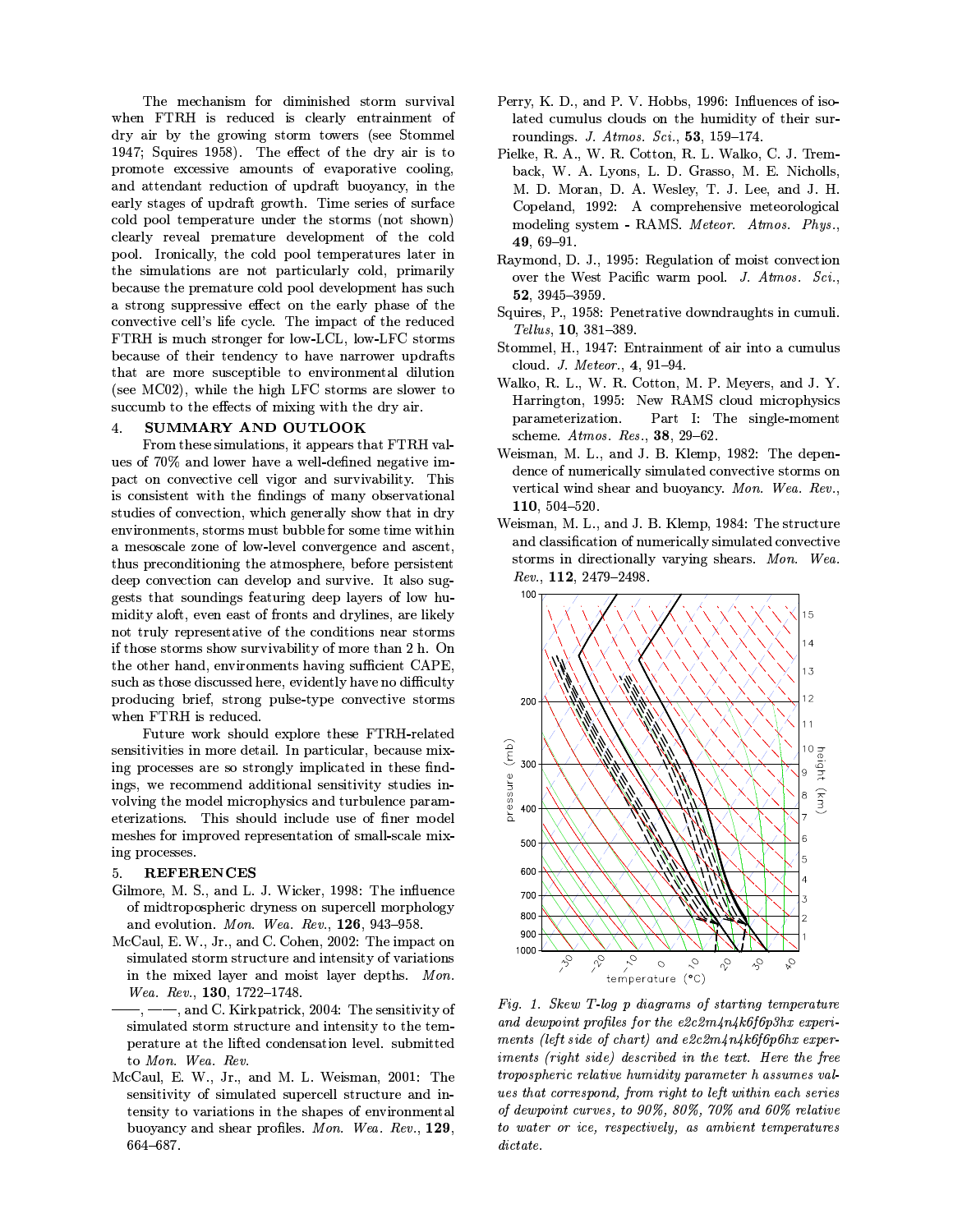

Fig. 2. Sample of maps of domain-wide array of simulated storms at  $t = 120$  min for the e2c2m4n4k6f6p3hx cases, where x assumes the values  $(9, 8, 7, 6)$ , corresponding to environmental humidity values of  $(90\%, 80\%, 70\%, 60\%)$ . Shaded fields are near-surface rain mixing ratio, shaded at 0.25, 1.0, 2.0, 3.0 and 4.0 g  $kg^{-1}$  intervals, while solid contours represent updraft speed at 3.5 km altitude, with contours at 2 m s<sup>-1</sup> intervals. Near-surface ground-relative wind vectors are also displayed, with larger vector heads representing temperatures comparable to undisturbed inflow, and smaller heads representing rain-cooled outflow. Experiment name suffixes  $(h, i, j)$  denote enhanced warm bubble amplitudes of  $(2.5, 3.0, 3.5)$ <sup>o</sup>C, respectively, used for the driest three simulation cases.